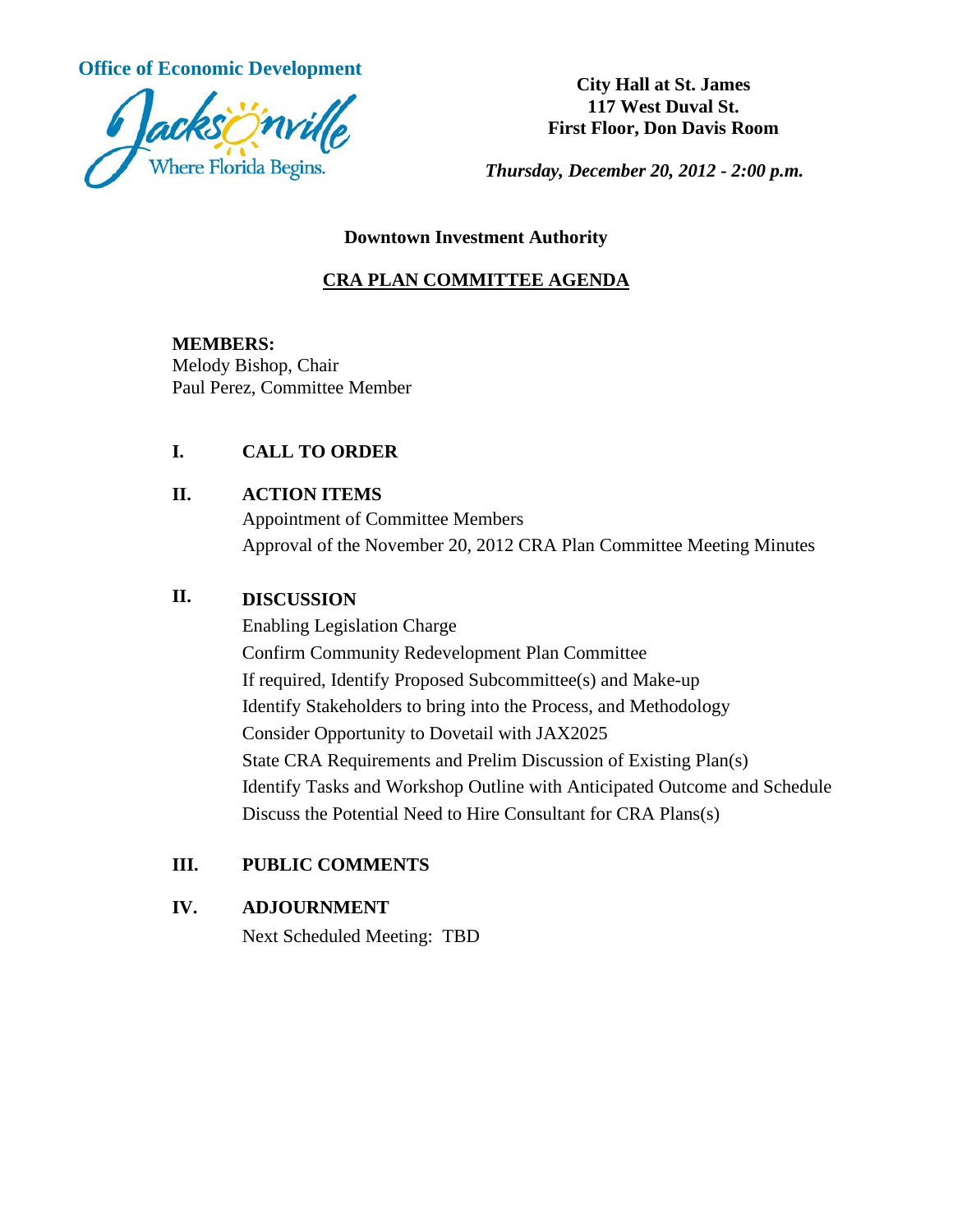**Office of Economic Development Downtown Investment Authority** 



**City Hall at St. James 1st Floor, Don Davis Room**

*Tuesday, December 20, 2012 – 2:00 p.m.*

# *CRA PLAN COMMITTEE MEETING MINUTES*

**Board Members Present:** DIA Chair D. Harris; CRA Plan Committee Chair M. Bishop; T. Allegretti; and O. Barakat

**Attendees:** Paul Crawford, OED Acting Executive Director; Eric Lindstrom, OED; Michelle Stephens, Recording Secretary

**Office of General Counsel:** Jason Gabriel

**Council Members Present:** Lori Boyer, Council District 5

### **CALL TO ORDER**

CRA Plan Committee Chair M. Bishop called the meeting to order at approximately 2:07 p.m. opening with the Pledge of Allegiance and introduction of those in attendance.

#### **CRA PLAN PRESENTATION**

Chair M. Bishop prepared and reviewed a thorough Community Redevelopment Plan PowerPoint presentation (attached) that included the following:

- Enabling Legislation Charge
- Confirm Community Redevelopment Plan Committee
- If required, Identify Proposed Subcommittee(s) and Make-up
- Identify Stakeholders to bring into the Process, and Methodology
- Consider opportunity to dovetail with JAX2025
- State CRA requirements and Prelim discussion of existing Plan(s)
- Identify Tasks and Workshop Outline with anticipated Outcome and Schedule
- Discuss the potential need to hire Consultant for CRA Plan(s)

Chair M. Bishop commented that we need to identify what other committees may need to be formed in addition to stakeholder involvement. The floor was open for suggestions. Below is additional transcription provided by Chair M. Bishop from the four sheets she used during the meeting to capture committee and public input.

Additional Stakeholders (beyond those identified in presentation) (PowerPoint attached PDF):

- Transform Jax
- Tourism groups such as Visit Jax, TDC, etc.
- Professional planning groups such as ULI, APA, FPZA, etc.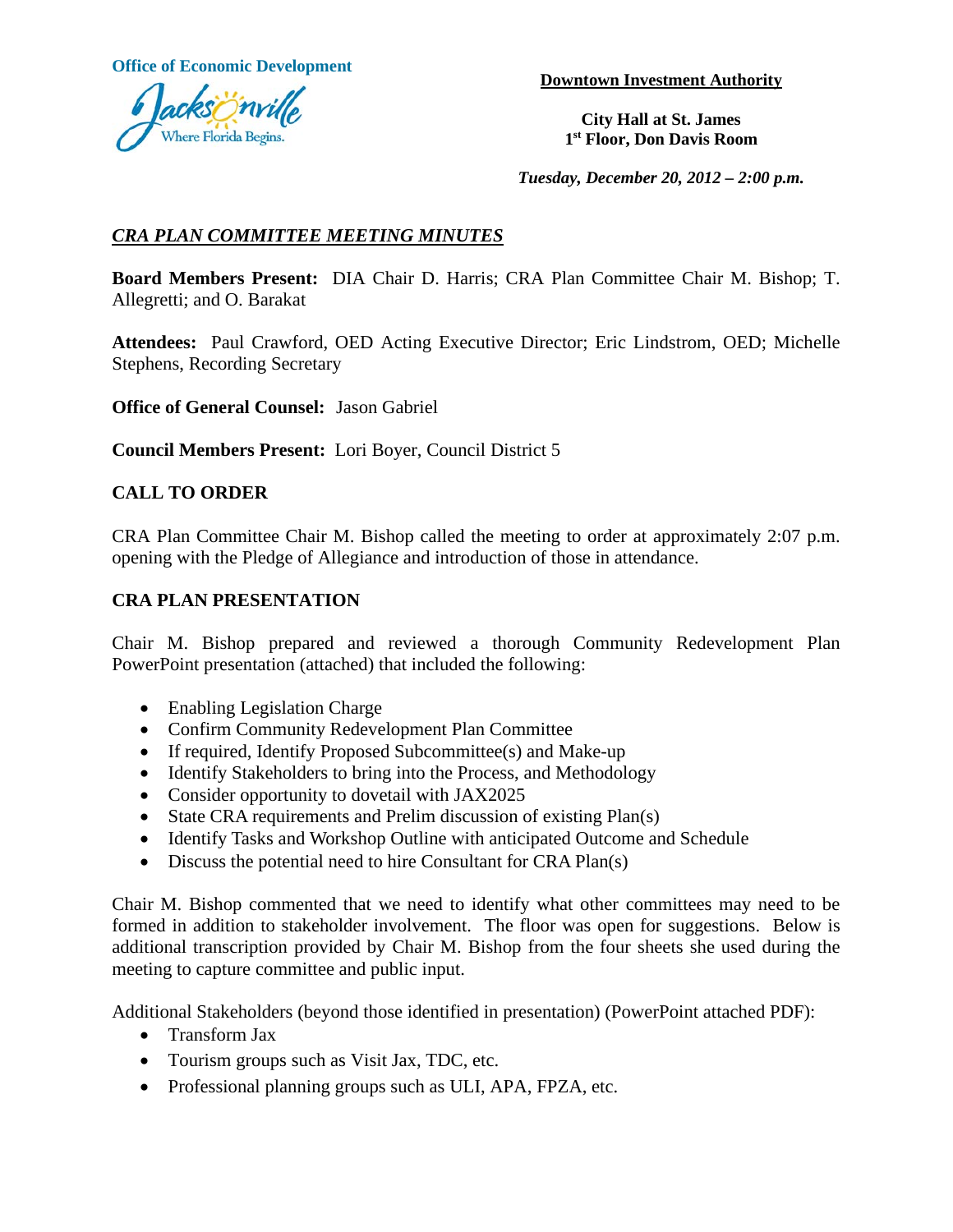DIA CRA Plan Committee Meeting December 20, 2012 Page 2 of 4

- JTA
- NAIOP
- RFA $[?]$
- FRA [Florida Redevelopment Association]
- BPAC
- River keeper
- Urban Core CPAC
- DVI mentions BID stakeholders
- RPC [Northeast Florida Regional Planning Council]
- More inclusive with a number of ethnic communities such as SBA
- Professional Business Organizations such as Downtown Rotary [and Southside Business Men's Club]
- Arts and Cultural Organizations such as Jacksonville Symphony, Cummer Museum, etc.

Potential on engaging a Redevelopment Plan Consultant and Schedule, Process and Procedure:

- Paul Crawford mentioned EDAW and Downtown Master Plan and described Action Plan process where four different consultants were responsible for 4 different Task Force Groups ["Retail Task Force", "Pedestrian-Open Space-River Task Force", "Residential Task Force", and "Infrastructure Task Force"] each bringing in professionals in the community and seeking public input, each creating a report.
- Should be able to have a Consultant selected and under contract by May if RFP initiated very soon
- Go back to previous consultant plans, and have them score it
- Grants are available for some projects that DVI did not carry forward this time [year?]
- This is case of "Analysis Paralysis"
- Efficiency and effectiveness may be reduced if [Workshop with large public draw] initiated prior to consultant [if not run properly]; referred to animals running wild.
- [Establish] Realistic set of targets prior to proceeding, purpose set and clearly identified.
- Workforce Housing- referring to ULI [study] regarding Marketing Workforce Housing but timing is now and DIA can market the units (again referred to "Analysis Paralysis").
- Focus on the Inventory Plan and Market Analysis

### BIG IDEAS/STRATEGIES:

- FIND/Artificial Reefs-Can the DIA sponsor an artificial reef project? (See related John Nooney Public Comment Card). Deadline is in April
- Status of the Brooklyn Plan? Came out a number of years ago [Paul pointed out that it was a UDA planning document 2007 with a focus on Workforce Housing and Land Use]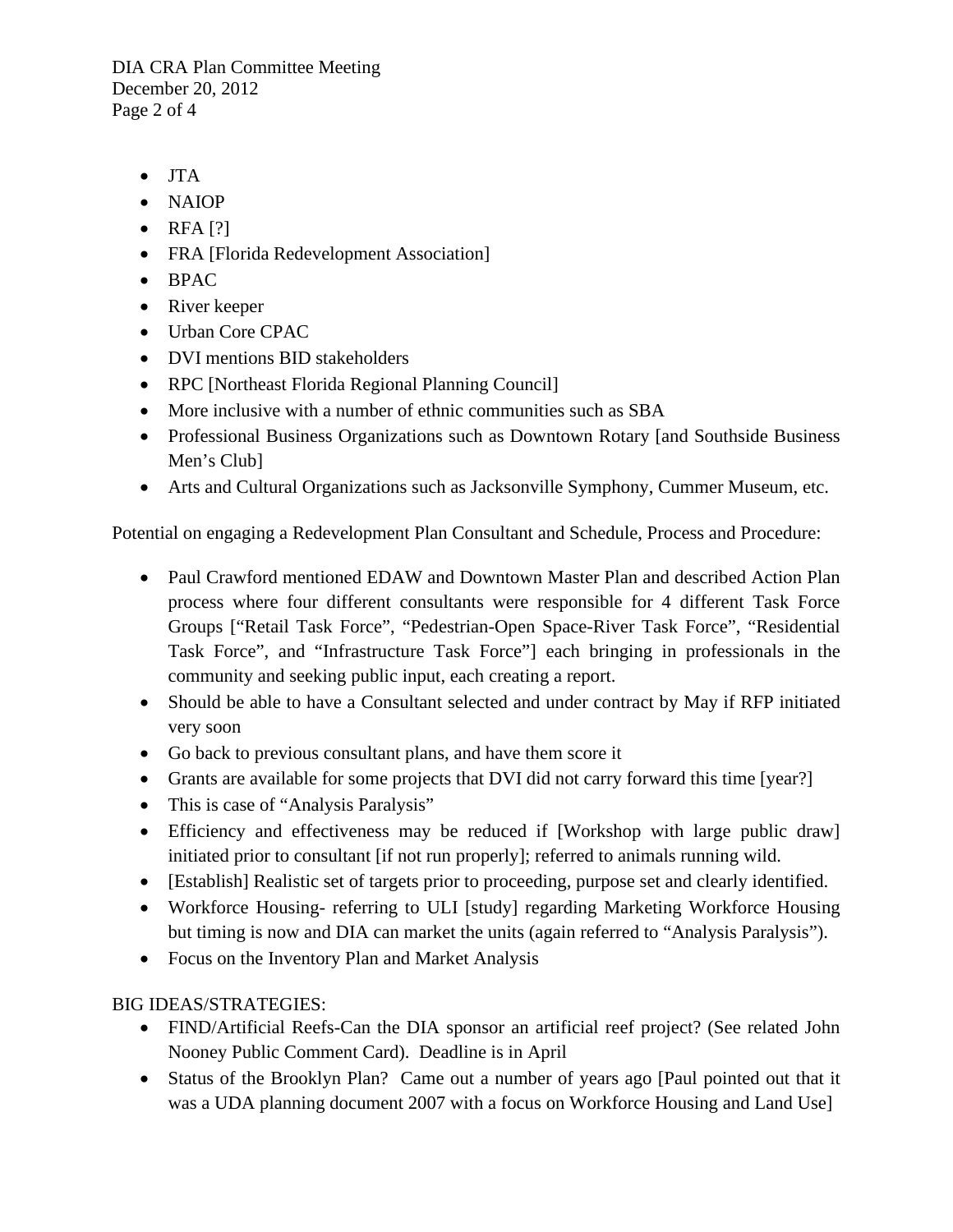DIA CRA Plan Committee Meeting December 20, 2012 Page 3 of 4

- Bike Paths and Express Bus
- Target the Creative Class with worldwide draw
- Get into the Entrepreneurial Mindset. Rather than rewriting or Reviewing 10 plans, Get Going… Get consultant to Score existing Plan, but get a project on the street.
- Pair Developers with Big Ideas and available City land or buildings: If I had a building I would develop project of/with International flair.
- Shipyards-consider entertainment
- Transportation Downtown critical

After discussion about the RFP process, it was noted that the committee was not in a position to take action today on a recommendation.

Chair Bishop suggested a workshop prior to the next regularly scheduled DIA meeting (January 9, 2013) for the purpose of possibly having a recommendation for the DIA to consider.

Comments:

- Thought Chair Bishop articulated well the CRA being the "what" and the BID being the "how."
- Professional guidance needed more for the "how" because the community has been talking about "what" since before 1981.
- What we have is well written and relevant. Suggested prioritizing what we have, noting there may be some new and/or updated ideas.
- Strongly suggested avoiding a year-long process of coming up with a very similar document that already exists.

### **PUBLIC COMMENTS**

The floor was open for public comments and it was noted that time to speak was limited to three minutes. Address for all public comment speakers are on record.

- Jennifer Hewitt-Apperson
- Dick Jackson
- Stephen Tocknell
- Lara Dietrich
- John Nooney
- Ginny Myrick
- Michael Nelson
- Kenneth R. Hamilton